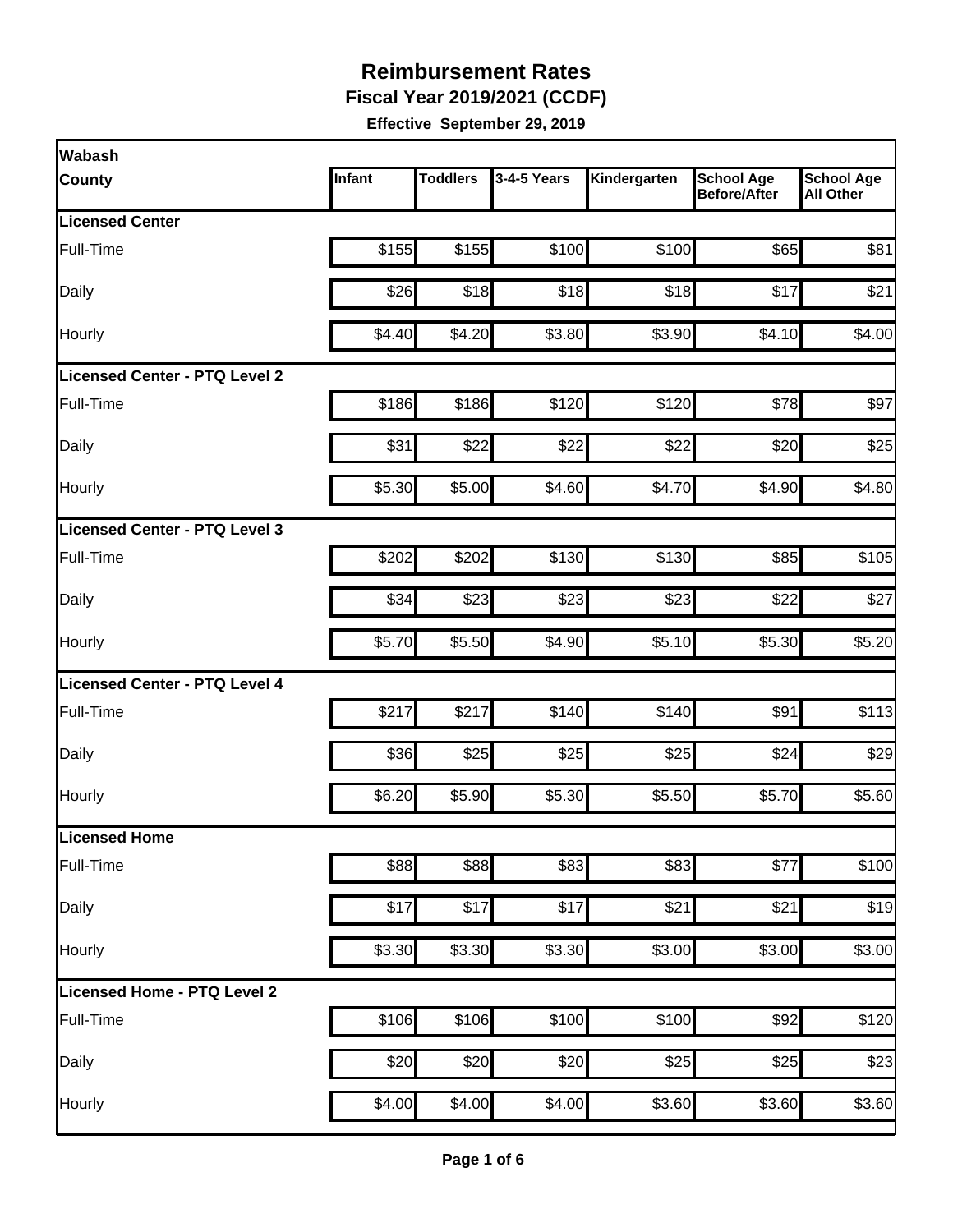**Fiscal Year 2019/2021 (CCDF)**

| Wabash                                   |        |                  |             |                    |                                          |                                       |
|------------------------------------------|--------|------------------|-------------|--------------------|------------------------------------------|---------------------------------------|
| <b>County</b>                            | Infant | <b>Toddlers</b>  | 3-4-5 Years | Kindergarten       | <b>School Age</b><br><b>Before/After</b> | <b>School Age</b><br><b>All Other</b> |
| Licensed Home - PTQ Level 3              |        |                  |             |                    |                                          |                                       |
| Full-Time                                | \$114  | \$114            | \$108       | \$108              | \$100                                    | \$130                                 |
| Daily                                    | \$22   | \$22             | \$22        | \$27               | \$27                                     | \$25                                  |
| Hourly                                   | \$4.30 | \$4.30           | \$4.30      | \$3.90             | \$3.90                                   | \$3.90                                |
| Licensed Home - PTQ Level 4              |        |                  |             |                    |                                          |                                       |
| Full-Time                                | \$123  | \$123            | \$116       | \$116              | \$108                                    | \$140                                 |
| Daily                                    | \$24   | \$24             | \$24        | \$29               | \$29                                     | \$27                                  |
| Hourly                                   | \$4.60 | \$4.60           | \$4.60      | \$4.20             | \$4.20                                   | \$4.20                                |
| <b>Registered Ministry</b>               |        |                  |             |                    |                                          |                                       |
| Full-Time                                | \$68   | \$80             | \$75        | \$80               | \$65                                     | \$80                                  |
| Daily                                    | \$21   | \$16             | \$16        | \$16               | \$16                                     | \$16                                  |
| Hourly                                   | \$3.20 | \$3.20           | \$3.20      | \$3.20             | \$3.20                                   | \$3.20                                |
| <b>Registered Ministry - PTQ Level 1</b> |        |                  |             |                    |                                          |                                       |
| Full-Time                                | \$112  | \$118            | \$88        | \$90               | \$65                                     | \$81                                  |
| Daily                                    | \$24   | \$17             | \$17        | \$17               | \$17                                     | \$19                                  |
| Hourly                                   | \$3.80 | \$3.70           | \$3.50      | \$3.60             | \$3.70                                   | \$3.60                                |
| <b>Registered Ministry - PTQ Level 2</b> |        |                  |             |                    |                                          |                                       |
| Full-Time                                | \$186  | \$186            | \$120       | \$120              | \$78                                     | \$97                                  |
| Daily                                    | \$31   | $\overline{$}22$ | \$22        | \$22               | \$20                                     | \$25                                  |
| Hourly                                   | \$5.30 | \$5.00           | \$4.60      | \$4.70             | \$4.90                                   | \$4.80                                |
| <b>Registered Ministry - PTQ Level 3</b> |        |                  |             |                    |                                          |                                       |
| Full-Time                                | \$202  | \$202            | \$130       | \$130              | \$85                                     | \$105                                 |
| Daily                                    | \$34   | \$23             | \$23        | \$23               | \$22                                     | \$27                                  |
| Hourly                                   | \$5.70 | \$5.50           | \$4.90      | $\overline{$5.10}$ | \$5.30                                   | \$5.20                                |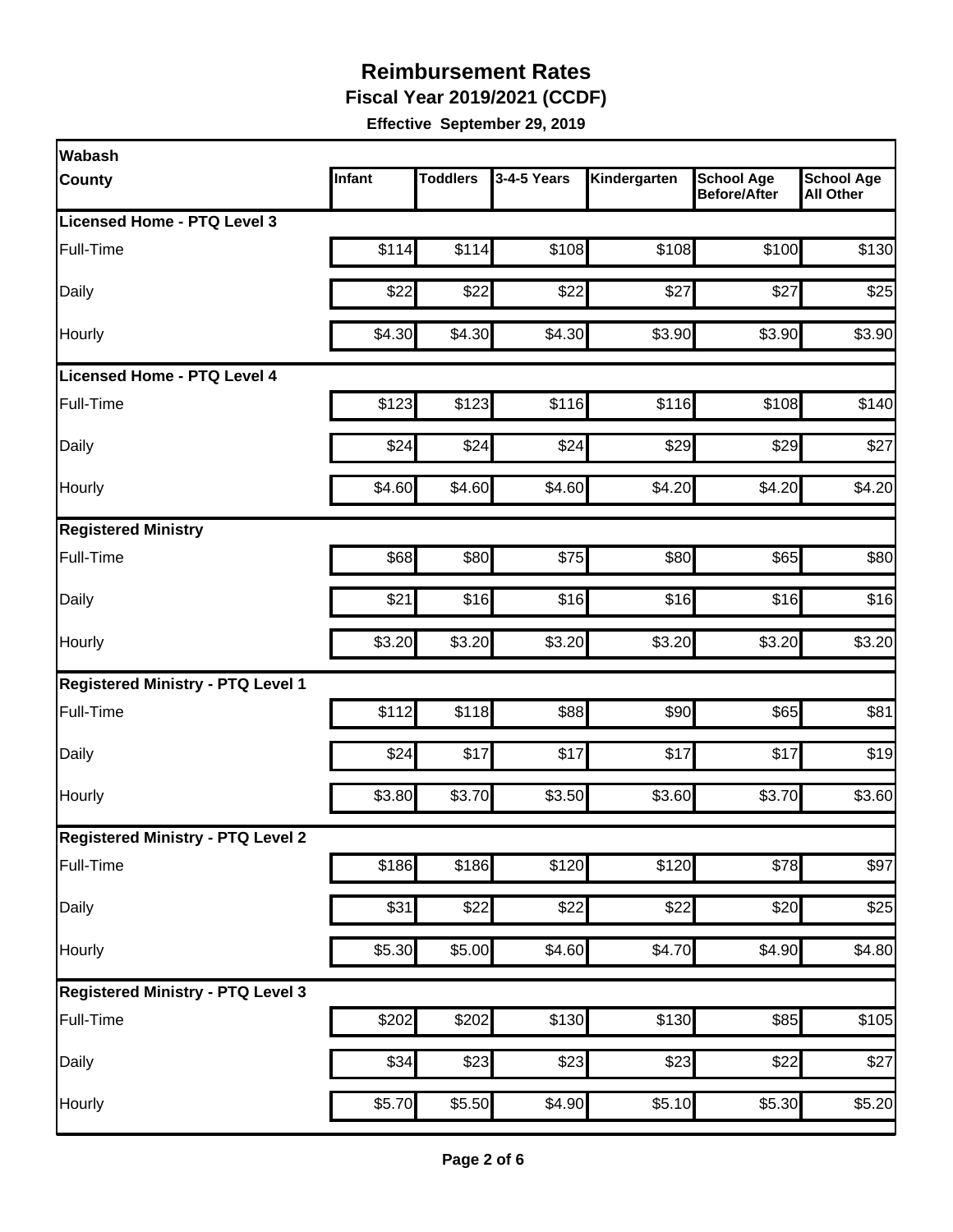**Fiscal Year 2019/2021 (CCDF)**

| <b>Wabash</b>                            |        |                 |             |              |                                          |                                       |  |  |  |
|------------------------------------------|--------|-----------------|-------------|--------------|------------------------------------------|---------------------------------------|--|--|--|
| County                                   | Infant | <b>Toddlers</b> | 3-4-5 Years | Kindergarten | <b>School Age</b><br><b>Before/After</b> | <b>School Age</b><br><b>All Other</b> |  |  |  |
| <b>Registered Ministry - PTQ Level 4</b> |        |                 |             |              |                                          |                                       |  |  |  |
| Full-Time                                | \$217  | \$217           | \$140       | \$140        | \$91                                     | \$113                                 |  |  |  |
| Daily                                    | \$36   | \$25            | \$25        | \$25         | \$24                                     | \$29                                  |  |  |  |
| Hourly                                   | \$6.20 | \$5.90          | \$5.30      | \$5.50       | \$5.70                                   | \$5.60                                |  |  |  |
| <b>Exempt Center</b>                     |        |                 |             |              |                                          |                                       |  |  |  |
| Full-Time                                | \$68   | \$80            | \$75        | \$80         | \$65                                     | \$80                                  |  |  |  |
| Daily                                    | \$21   | \$16            | \$16        | \$16         | \$16                                     | \$16                                  |  |  |  |
| Hourly                                   | \$3.20 | \$3.20          | \$3.20      | \$3.20       | \$3.20                                   | \$3.20                                |  |  |  |
| <b>Accredited Exempt Center</b>          |        |                 |             |              |                                          |                                       |  |  |  |
| Full-Time                                | \$135  | \$112           | \$101       | \$89         | \$69                                     | \$89                                  |  |  |  |
| Daily                                    | \$29   | \$20            | \$20        | \$20         | \$17                                     | \$23                                  |  |  |  |
| Hourly                                   | \$4.80 | \$4.60          | \$4.20      | \$4.30       | \$4.50                                   | \$4.40                                |  |  |  |
| <b>Exempt Home</b>                       |        |                 |             |              |                                          |                                       |  |  |  |
| Full-Time                                | \$67   | \$67            | \$67        | \$67         | \$55                                     | \$65                                  |  |  |  |
| Daily                                    | \$14   | \$14            | \$14        | \$14         | \$13                                     | \$14                                  |  |  |  |
| Hourly                                   | \$2.10 | \$2.20          | \$2.20      | \$2.00       | \$1.80                                   | \$2.00                                |  |  |  |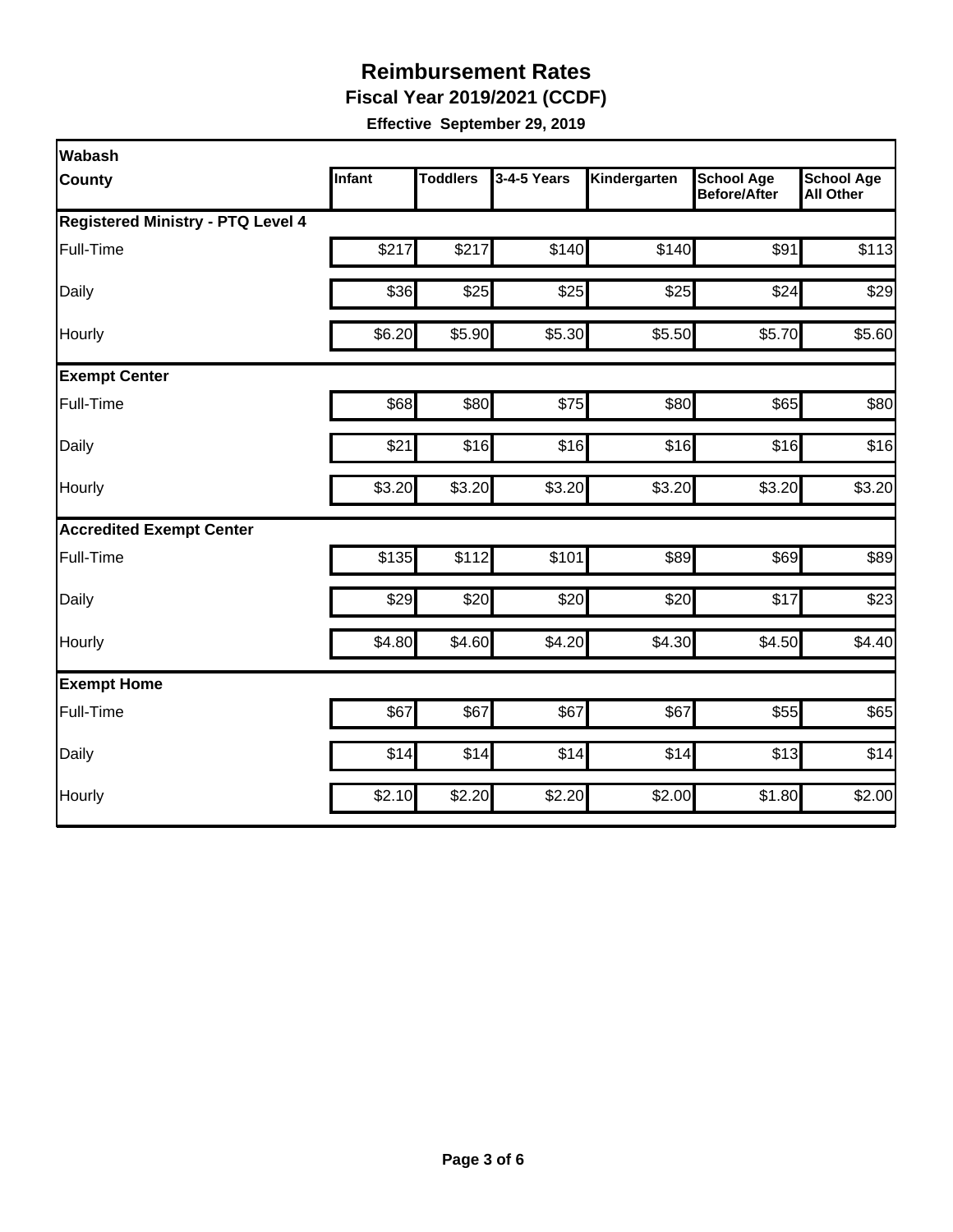#### **School Year 2019/2021 (OMW Pre-K) Reimbursement Rates**

| <b>Wabash</b>                 |        |                 |             |              |                                          |                                       |
|-------------------------------|--------|-----------------|-------------|--------------|------------------------------------------|---------------------------------------|
| <b>County</b>                 | Infant | <b>Toddlers</b> | 3-4-5 Years | Kindergarten | <b>School Age</b><br><b>Before/After</b> | <b>School Age</b><br><b>All Other</b> |
| Licensed Center - PTQ Level 3 |        |                 |             |              |                                          |                                       |
| Full-Time                     |        |                 | \$143.00    |              |                                          |                                       |
| Daily                         |        |                 |             |              |                                          |                                       |
| Hourly                        |        |                 |             |              |                                          |                                       |
| Licensed Center - PTQ Level 4 |        |                 |             |              |                                          |                                       |
| Full-Time                     |        |                 | \$154.00    |              |                                          |                                       |
| Daily                         |        |                 |             |              |                                          |                                       |
| Hourly                        |        |                 |             |              |                                          |                                       |
| Licensed Home - PTQ Level 3   |        |                 |             |              |                                          |                                       |
| Full-Time                     |        |                 | \$118.80    |              |                                          |                                       |
| Daily                         |        |                 |             |              |                                          |                                       |
| Hourly                        |        |                 |             |              |                                          |                                       |
| Licensed Home - PTQ Level 4   |        |                 |             |              |                                          |                                       |
| Full-Time                     |        |                 | \$127.60    |              |                                          |                                       |
| Daily                         |        |                 |             |              |                                          |                                       |
| Hourly                        |        |                 |             |              |                                          |                                       |
| VCP Ministry - PTQ Level 0    |        |                 |             |              |                                          |                                       |
| Full-Time                     |        |                 | \$82.50     |              |                                          |                                       |
| Daily                         |        |                 |             |              |                                          |                                       |
| Hourly                        |        |                 |             |              |                                          |                                       |
| VCP Ministry - PTQ Level 3    |        |                 |             |              |                                          |                                       |
| Full-Time                     |        |                 | \$143.00    |              |                                          |                                       |
| Daily                         |        |                 |             |              |                                          |                                       |
| Hourly                        |        |                 |             |              |                                          |                                       |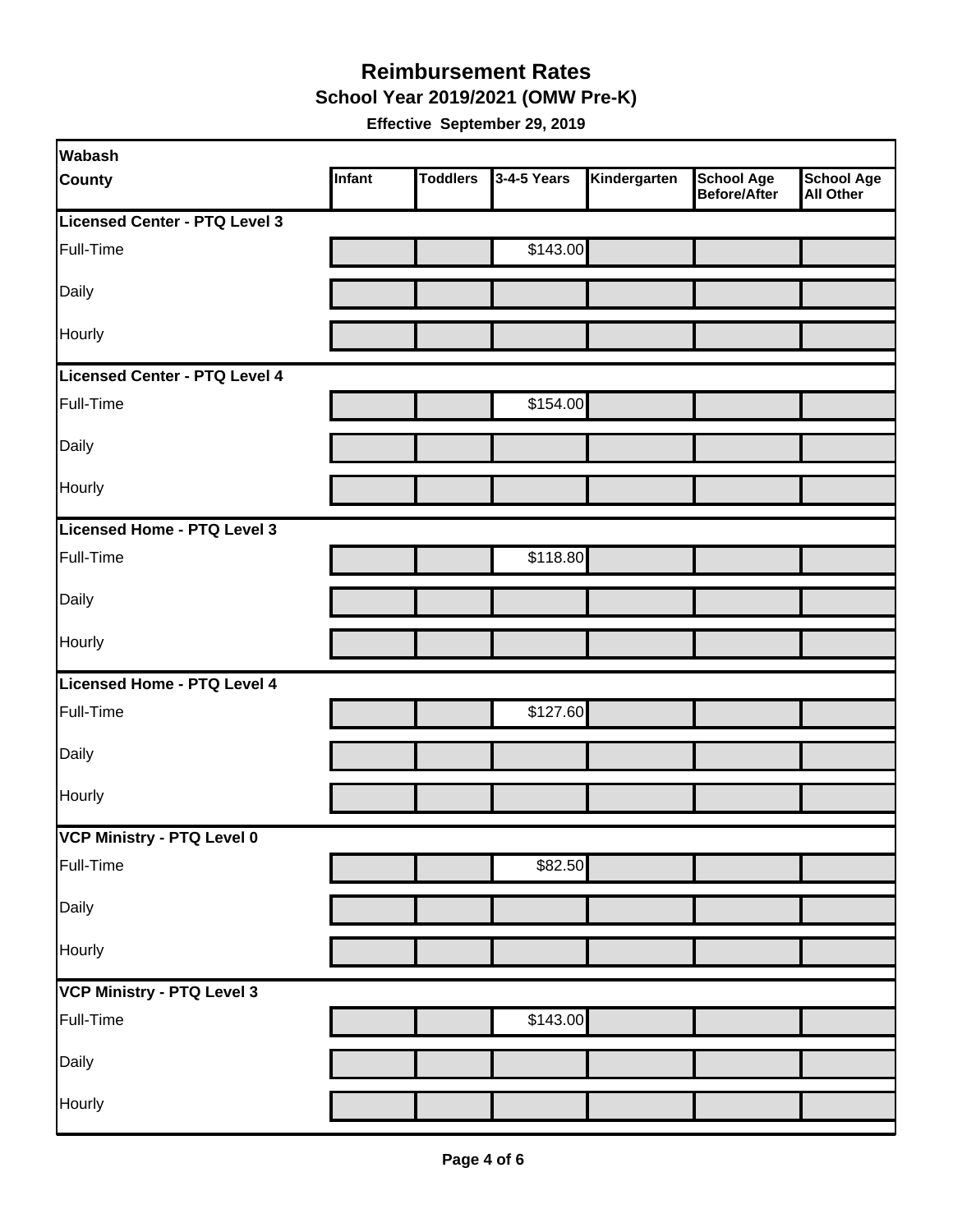**School Year 2019/2021 (OMW Pre-K)**

| Wabash                                  |        |                 |             |              |                                          |                                       |  |  |
|-----------------------------------------|--------|-----------------|-------------|--------------|------------------------------------------|---------------------------------------|--|--|
| <b>County</b>                           | Infant | <b>Toddlers</b> | 3-4-5 Years | Kindergarten | <b>School Age</b><br><b>Before/After</b> | <b>School Age</b><br><b>All Other</b> |  |  |
| <b>VCP Ministry - PTQ Level 4</b>       |        |                 |             |              |                                          |                                       |  |  |
| Full-Time                               |        |                 | \$154.00    |              |                                          |                                       |  |  |
| Daily                                   |        |                 |             |              |                                          |                                       |  |  |
| Hourly                                  |        |                 |             |              |                                          |                                       |  |  |
| Private Accredited School - PTQ Level 0 |        |                 |             |              |                                          |                                       |  |  |
| Full-Time                               |        |                 | \$110.00    |              |                                          |                                       |  |  |
| Daily                                   |        |                 |             |              |                                          |                                       |  |  |
| Hourly                                  |        |                 |             |              |                                          |                                       |  |  |
| Private Accredited School - PTQ Level 1 |        |                 |             |              |                                          |                                       |  |  |
| Full-Time                               |        |                 | \$110.00    |              |                                          |                                       |  |  |
| Daily                                   |        |                 |             |              |                                          |                                       |  |  |
| Hourly                                  |        |                 |             |              |                                          |                                       |  |  |
| Private Accredited School - PTQ Level 2 |        |                 |             |              |                                          |                                       |  |  |
| Full-Time                               |        |                 | \$132.00    |              |                                          |                                       |  |  |
| Daily                                   |        |                 |             |              |                                          |                                       |  |  |
| Hourly                                  |        |                 |             |              |                                          |                                       |  |  |
| Private Accredited School - PTQ Level 3 |        |                 |             |              |                                          |                                       |  |  |
| Full-Time                               |        |                 | \$143.00    |              |                                          |                                       |  |  |
| Daily                                   |        |                 |             |              |                                          |                                       |  |  |
| Hourly                                  |        |                 |             |              |                                          |                                       |  |  |
| Private Accredited School - PTQ Level 4 |        |                 |             |              |                                          |                                       |  |  |
| Full-Time                               |        |                 | \$154.00    |              |                                          |                                       |  |  |
| Daily                                   |        |                 |             |              |                                          |                                       |  |  |
| Hourly                                  |        |                 |             |              |                                          |                                       |  |  |